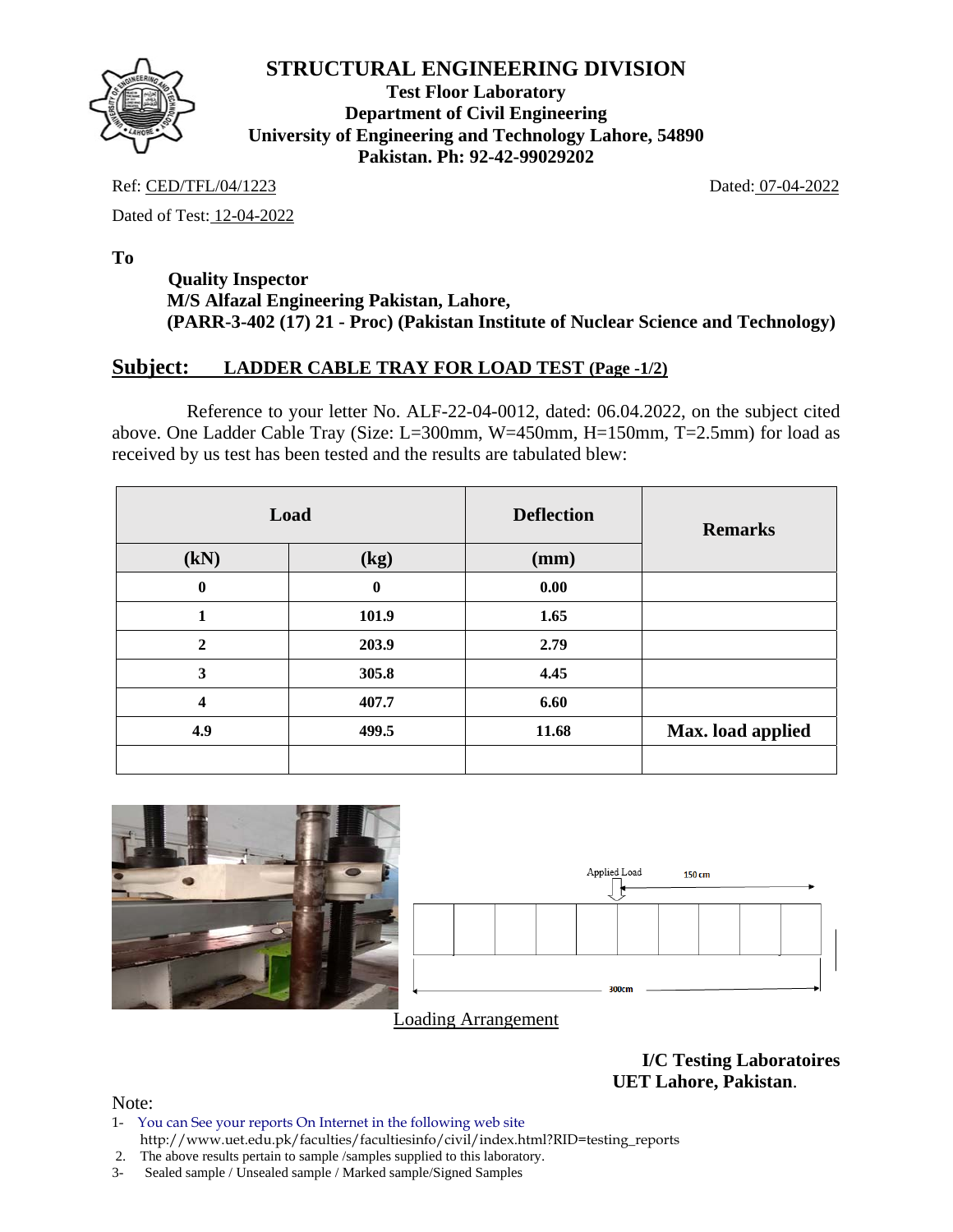

**Test Floor Laboratory Department of Civil Engineering University of Engineering and Technology Lahore, 54890 Pakistan. Ph: 92-42-99029202** 

Ref: CED/TFL/04/1223 Dated: 07-04-2022

Dated of Test: 12-04-2022

**To** 

 **Quality Inspector M/S Alfazal Engineering Pakistan, Lahore, (PARR-3-402 (17) 21 - Proc) (Pakistan Institute of Nuclear Science and Technology)** 

# **Subject: LADDER CABLE TRAY FOR LOAD TEST (Page -2/2)**

 Reference to your letter No. ALF-22-04-0012, dated: 06.04.2022, on the subject cited above. One Ladder Cable Tray (Size: L=300mm, W=225mm, H=125mm, T=2mm) for load as received by us test has been tested and the results are tabulated blew:

|                         | Load     | <b>Deflection</b> | <b>Remarks</b>    |
|-------------------------|----------|-------------------|-------------------|
| (kN)                    | (kg)     | (mm)              |                   |
| $\bf{0}$                | $\bf{0}$ | 0.00              |                   |
| 1                       | 101.9    | 2.41              |                   |
| $\boldsymbol{2}$        | 203.9    | 5.08              |                   |
| $\mathbf{3}$            | 305.8    | 8.26              |                   |
| $\overline{\mathbf{4}}$ | 407.7    | 10.80             |                   |
| 4.5                     | 458.7    | 13.46             | Max. load applied |
|                         |          |                   |                   |



Loading Arrangement

**I/C Testing Laboratoires UET Lahore, Pakistan**.

- 1- You can See your reports On Internet in the following web site http://www.uet.edu.pk/faculties/facultiesinfo/civil/index.html?RID=testing\_reports
- 2. The above results pertain to sample /samples supplied to this laboratory.
- 3- Sealed sample / Unsealed sample / Marked sample/Signed Samples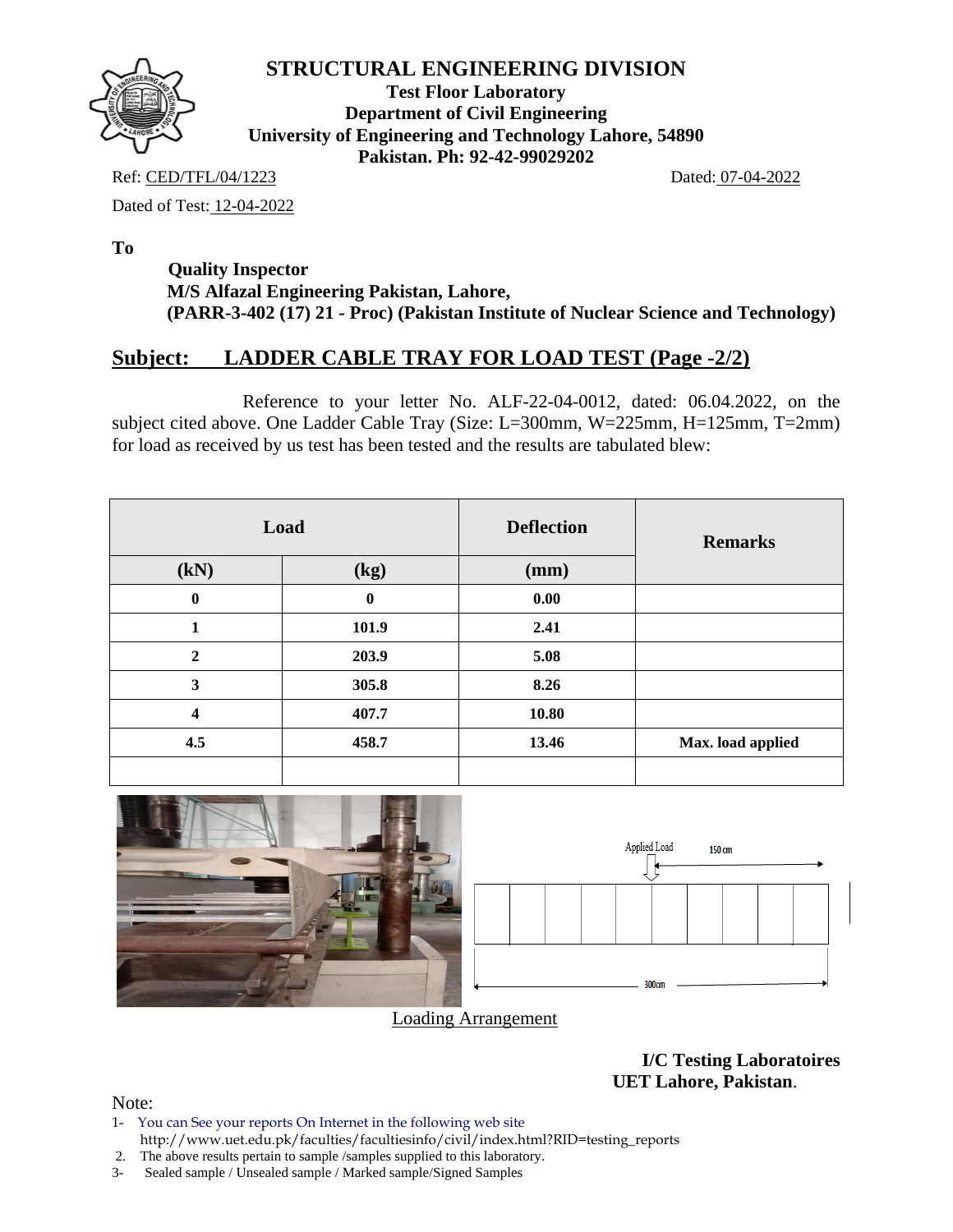

#### **Test Floor Laboratory Department of Civil Engineering University of Engineering and Technology Lahore, 54890 Pakistan. Ph: 92-42-99029202**

To, M/S M. Saleem Construction Company Sheikhupura

Reference # CED/TFL **1233** (Dr. Usman Akmal) Dated: 11-04-2022 Reference of the request letter # Nil Dated: 11-04-2022

### **Tension Test Report** (Page -1/1) Date of Test 12-04-2022 Gauge length 8 inches Description Deformed Steel Bar Tensile and Bend Test as per ASTM-A615

| Sr. No.        | Weight         |                | Diameter/<br><b>Size</b><br>(inch) |                | Area<br>$(in^2)$ | <b>Yield load</b>                                   | <b>Breaking</b><br>Load |                | <b>Yield Stress</b><br>(psi)                                   |         | <b>Ultimate Stress</b><br>(psi) | Elongation     | % Elongation | Remarks |
|----------------|----------------|----------------|------------------------------------|----------------|------------------|-----------------------------------------------------|-------------------------|----------------|----------------------------------------------------------------|---------|---------------------------------|----------------|--------------|---------|
|                | (1bs/ft)       | Nominal        | <b>Actual</b>                      | Nominal        | Actual           | (kg)                                                | (kg)                    | Nominal        | <b>Actual</b>                                                  | Nominal | <b>Actual</b>                   | (inch)         |              |         |
| $\mathbf{1}$   | 0.360          | 3/8            | 0.367                              | 0.11           | 0.106            | 3400                                                | 4700                    | 68200          | 70730                                                          | 94200   | 97800                           | 1.10           | 13.8         |         |
| $\blacksquare$ | $\blacksquare$ | $\blacksquare$ |                                    | $\blacksquare$ |                  |                                                     |                         | $\blacksquare$ |                                                                |         | $\blacksquare$                  | $\blacksquare$ | ٠            |         |
|                |                | $\blacksquare$ |                                    |                |                  |                                                     |                         |                |                                                                |         | $\blacksquare$                  |                | ۰            |         |
| ٠              | $\blacksquare$ | ۰              |                                    |                |                  |                                                     |                         |                |                                                                |         |                                 |                | ٠            |         |
| $\blacksquare$ | $\blacksquare$ | ۰              | $\blacksquare$                     |                |                  |                                                     |                         |                |                                                                | ٠       | $\blacksquare$                  |                | ۰            |         |
| $\blacksquare$ | ٠              |                |                                    |                |                  |                                                     |                         |                |                                                                |         | ٠                               | ٠              | ۰            |         |
|                |                |                |                                    |                |                  |                                                     |                         |                | Note: only one sample for tensile and one sample for bend test |         |                                 |                |              |         |
|                |                |                |                                    |                |                  |                                                     |                         |                |                                                                |         |                                 |                |              |         |
|                |                |                |                                    |                |                  |                                                     | <b>Bend Test</b>        |                |                                                                |         |                                 |                |              |         |
|                |                |                |                                    |                |                  | 3/8" Dia Bar Bend Test Through 180° is Satisfactory |                         |                |                                                                |         |                                 |                |              |         |
|                |                |                |                                    |                |                  |                                                     |                         |                |                                                                |         |                                 |                |              |         |
|                |                |                |                                    |                |                  |                                                     |                         |                |                                                                |         |                                 |                |              |         |

#### **I/C Testing Laboratoires UET Lahore, Pakistan**.

- 1- You can See your reports On Internet in the following web site http://www.uet.edu.pk/faculties/facultiesinfo/civil/index.html?RID=testing\_reports
- 2. The above results pertain to sample /samples supplied to this laboratory.
- 3- Sealed sample / Unsealed sample / Marked sample/Signed Samples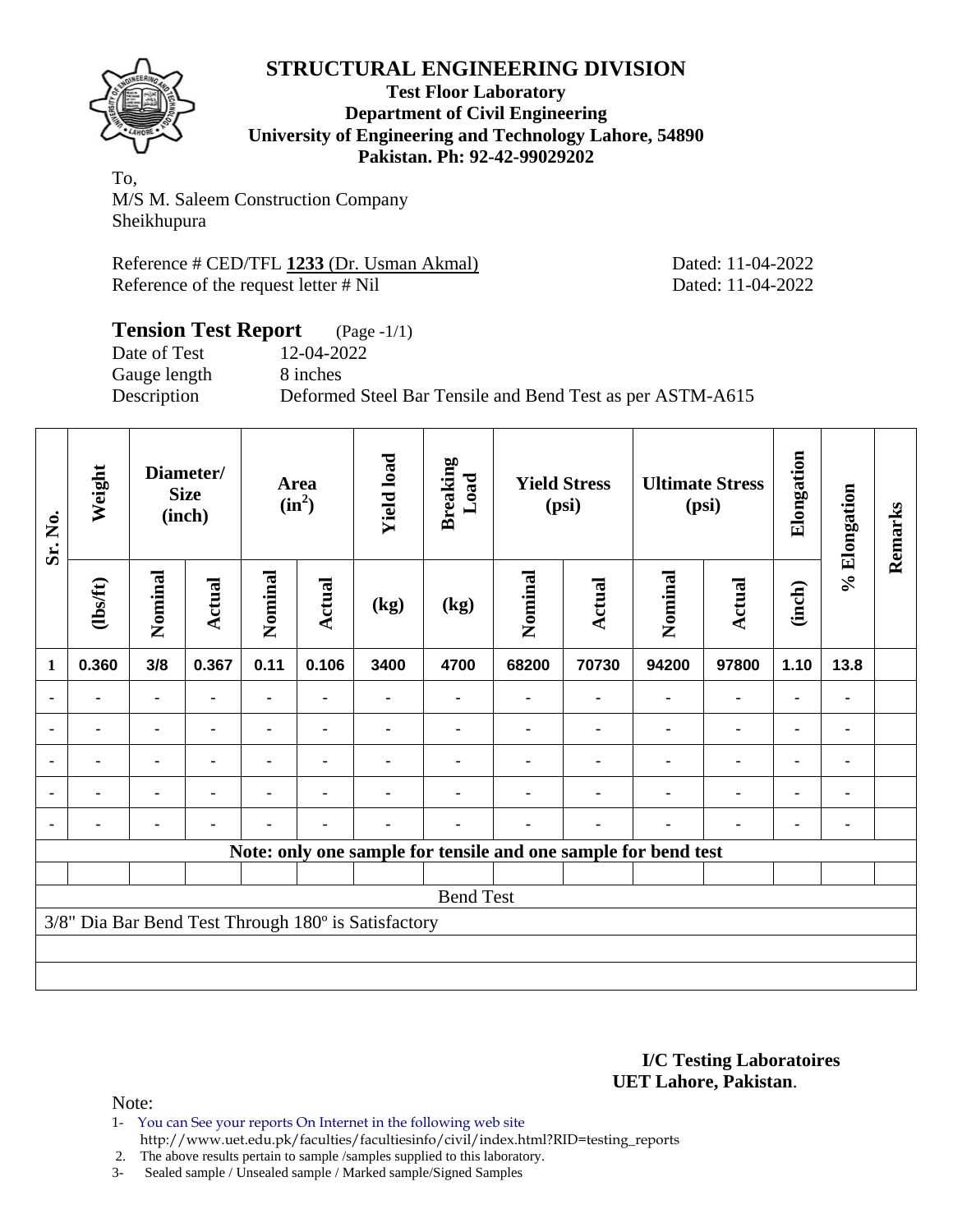

### **Test Floor Laboratory Department of Civil Engineering University of Engineering and Technology Lahore, 54890 Pakistan. Ph: 92-42-99029202**

To, M/S SAMR Trust Sialkot (Construction of SAMR Hospital – Sialkot)

Reference # CED/TFL 1234 (Dr. Usman Akmal) Dated: 11-04-2022 Reference of the request letter # Nil Dated: 28-03-2022

#### **Tension Test Report** (Page -1/1) Date of Test 12-04-2022

Gauge length 8 inches

Description Deformed Steel Bar Tensile and Bend Test as per ASTM-A615

| Sr. No.      | Weight  |                   | Diameter/<br><b>Size</b> |                | Area<br>$(in^2)$               | <b>Yield load</b>                                 | <b>Breaking</b><br>Load |         | <b>Yield Stress</b><br>(psi) |                                                                 | <b>Ultimate Stress</b><br>(psi) | Elongation | % Elongation | Remarks |
|--------------|---------|-------------------|--------------------------|----------------|--------------------------------|---------------------------------------------------|-------------------------|---------|------------------------------|-----------------------------------------------------------------|---------------------------------|------------|--------------|---------|
|              | (1bsft) | Nominal<br>$(\#)$ | Actual<br>(inch)         | Nominal        | <b>Actual</b>                  | (kg)                                              | (kg)                    | Nominal | <b>Actual</b>                | Nominal                                                         | <b>Actual</b>                   | (inch)     |              |         |
| 1            | 0.371   | $\mathbf{3}$      | 0.373                    | 0.11           | 0.109                          | 3800                                              | 5100                    | 76200   | 76810                        | 102200                                                          | 103100                          | 0.70       | 8.8          |         |
| $\mathbf{2}$ | 0.372   | $\mathbf{3}$      | 0.373                    | 0.11           | 0.109<br>3900<br>5100<br>78200 |                                                   |                         | 78700   | 102200                       | 103000                                                          | 0.90                            | 11.3       |              |         |
|              |         | ٠                 |                          |                |                                | ٠                                                 |                         |         |                              |                                                                 |                                 |            |              |         |
|              | ٠       | ۰                 | ٠                        | ۰              | $\blacksquare$                 |                                                   |                         |         |                              |                                                                 | $\blacksquare$                  | ۰          | ٠            |         |
|              |         | ۰                 |                          | $\blacksquare$ | $\blacksquare$                 |                                                   |                         |         |                              |                                                                 | $\blacksquare$                  | ۰          |              |         |
|              |         | ۰                 |                          | ۰              | $\blacksquare$                 | ۰                                                 |                         |         | -                            |                                                                 | $\blacksquare$                  | ٠          |              |         |
|              |         |                   |                          |                |                                |                                                   |                         |         |                              | Note: only two samples for tensile and one sample for bend test |                                 |            |              |         |
|              |         |                   |                          |                |                                |                                                   |                         |         |                              |                                                                 |                                 |            |              |         |
|              |         |                   |                          |                |                                |                                                   | <b>Bend Test</b>        |         |                              |                                                                 |                                 |            |              |         |
|              |         |                   |                          |                |                                | #3 Dia Bar Bend Test Through 180° is Satisfactory |                         |         |                              |                                                                 |                                 |            |              |         |
|              |         |                   |                          |                |                                |                                                   |                         |         |                              |                                                                 |                                 |            |              |         |
|              |         |                   |                          |                |                                |                                                   |                         |         |                              |                                                                 |                                 |            |              |         |

**I/C Testing Laboratoires UET Lahore, Pakistan**.

- 1- You can See your reports On Internet in the following web site http://www.uet.edu.pk/faculties/facultiesinfo/civil/index.html?RID=testing\_reports
- 2. The above results pertain to sample /samples supplied to this laboratory.
- 3- Sealed sample / Unsealed sample / Marked sample/Signed Samples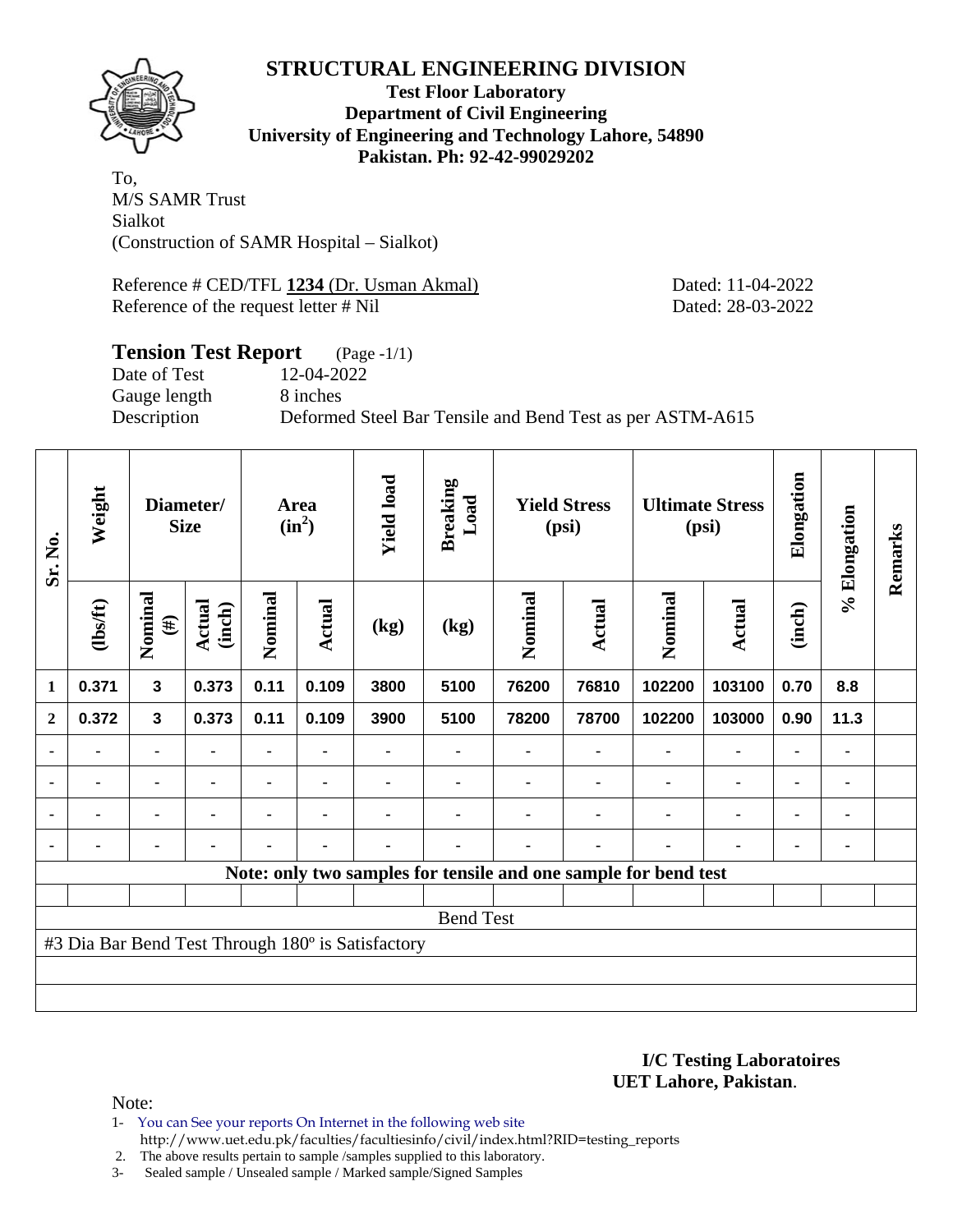

**Test Floor Laboratory Department of Civil Engineering University of Engineering and Technology Lahore, 54890 Pakistan. Ph: 92-42-99029202** 

To, M/S Usman Ibrahim Construction Lahore

Reference # CED/TFL **1238** (Dr. Usman Akmal) Dated: 11-04-2022 Reference of the request letter # Nil Dated: 11-04-2022

### **Tension Test Report** (Page -1/1) Date of Test 12-04-2022 Gauge length 8 inches Description Deformed Steel Bar Tensile and Bend Test as per ASTM-A615

| Sr. No.        | Weight         |                         | Diameter/<br><b>Size</b> |                | Area<br>$(in^2)$ | <b>Yield load</b>                                 | <b>Breaking</b><br>Load                                         |         | <b>Yield Stress</b><br>(psi) |         | <b>Ultimate Stress</b><br>(psi) | Elongation | % Elongation | Remarks |
|----------------|----------------|-------------------------|--------------------------|----------------|------------------|---------------------------------------------------|-----------------------------------------------------------------|---------|------------------------------|---------|---------------------------------|------------|--------------|---------|
|                | (1bs/ft)       | Nominal<br>$(\#)$       | Actual<br>(inch)         | Nominal        | Actual           | (kg)                                              | (kg)                                                            | Nominal | <b>Actual</b>                | Nominal | Actual                          | (inch)     |              |         |
| 1              | 0.372          | $\overline{\mathbf{3}}$ | 0.373                    | 0.11           | 0.109            | 3500                                              | 4700                                                            | 70200   | 70620                        | 94200   | 94900                           | 0.80       | 10.0         |         |
| $\mathbf{2}$   | 0.367          | $\mathbf{3}$            | 0.371                    | 0.11           | 0.108            | 3400                                              | 92200<br>4600<br>68200<br>69430                                 |         |                              | 94000   | 0.90                            | 11.3       |              |         |
|                |                | ۰                       |                          |                |                  |                                                   |                                                                 |         |                              |         |                                 | ۰          |              |         |
| $\blacksquare$ |                |                         |                          |                |                  |                                                   |                                                                 |         |                              |         |                                 |            | ۰            |         |
| $\blacksquare$ | $\blacksquare$ | $\blacksquare$          |                          | $\blacksquare$ | $\blacksquare$   |                                                   |                                                                 |         |                              |         |                                 |            | ۰            |         |
|                | -              | ٠                       |                          | ۰              | ٠                |                                                   |                                                                 |         |                              |         |                                 |            |              |         |
|                |                |                         |                          |                |                  |                                                   | Note: only two samples for tensile and one sample for bend test |         |                              |         |                                 |            |              |         |
|                |                |                         |                          |                |                  |                                                   |                                                                 |         |                              |         |                                 |            |              |         |
|                |                |                         |                          |                |                  |                                                   | <b>Bend Test</b>                                                |         |                              |         |                                 |            |              |         |
|                |                |                         |                          |                |                  | #3 Dia Bar Bend Test Through 180° is Satisfactory |                                                                 |         |                              |         |                                 |            |              |         |
|                |                |                         |                          |                |                  |                                                   |                                                                 |         |                              |         |                                 |            |              |         |
|                |                |                         |                          |                |                  |                                                   |                                                                 |         |                              |         |                                 |            |              |         |

#### **I/C Testing Laboratoires UET Lahore, Pakistan**.

- 1- You can See your reports On Internet in the following web site http://www.uet.edu.pk/faculties/facultiesinfo/civil/index.html?RID=testing\_reports
- 2. The above results pertain to sample /samples supplied to this laboratory.
- 3- Sealed sample / Unsealed sample / Marked sample/Signed Samples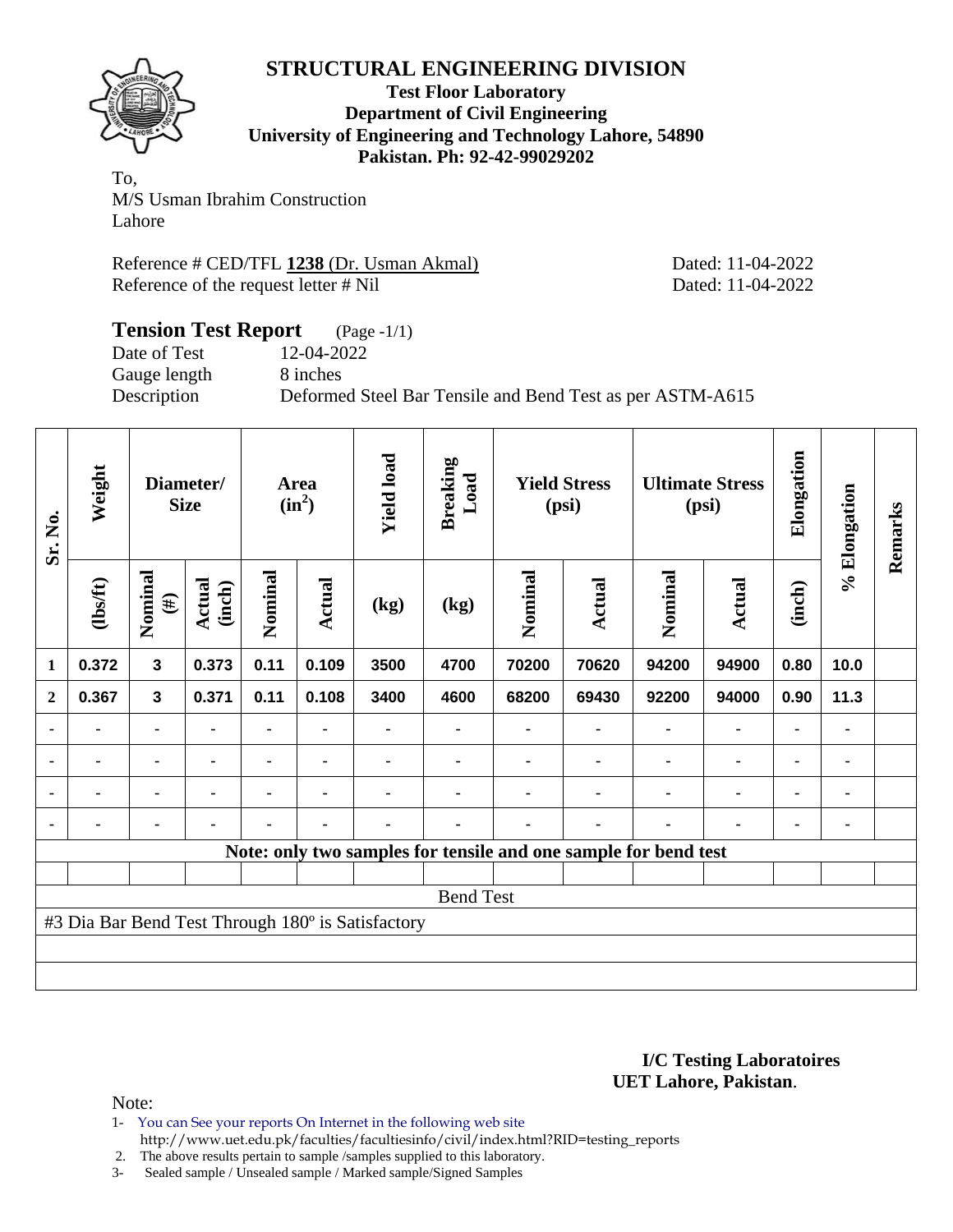

**Test Floor Laboratory Department of Civil Engineering University of Engineering and Technology Lahore, 54890 Pakistan. Ph: 92-42-99029202** 

To, Abdul Qadir Lahore

Reference # CED/TFL **1242** (Dr. Usman Akmal) Dated: 11-04-2022 Reference of the request letter # Nil Dated: 11-04-2022

### **Tension Test Report** (Page -1/1) Date of Test 12-04-2022 Gauge length 8 inches Description Deformed Steel Bar Tensile and Bend Test as per ASTM-A615

| Sr. No.      | Weight   |                   | Diameter/<br><b>Size</b> |                | Area<br>$(in^2)$ | <b>Yield load</b>                                 | <b>Breaking</b><br>Load |                                                                 | <b>Yield Stress</b><br>(psi) |         | <b>Ultimate Stress</b><br>(psi) | Elongation     | % Elongation   | Remarks |
|--------------|----------|-------------------|--------------------------|----------------|------------------|---------------------------------------------------|-------------------------|-----------------------------------------------------------------|------------------------------|---------|---------------------------------|----------------|----------------|---------|
|              | (1bs/ft) | Nominal<br>$(\#)$ | Actual<br>(inch)         | Nominal        | Actual           | $\left(\text{kg}\right)$                          | (kg)                    | Nominal                                                         | Actual                       | Nominal | <b>Actual</b>                   | (inch)         |                |         |
| 1            | 0.374    | $\mathbf{3}$      | 0.374                    | 0.11           | 0.110            | 3600                                              | 5400                    | 72200                                                           | 72220                        | 108200  | 108400                          | 1.00           | 12.5           |         |
| $\mathbf{2}$ | 0.393    | $\mathbf{3}$      | 0.383                    | 0.11           | 0.115            | 3700                                              | 5600                    | 74200                                                           | 70670                        | 112300  | 107000                          | 0.80           | 10.0           |         |
|              |          | $\blacksquare$    |                          |                | ۰                |                                                   | ۰                       |                                                                 |                              |         | $\blacksquare$                  | $\blacksquare$ | $\blacksquare$ |         |
|              |          |                   |                          | $\blacksquare$ | $\blacksquare$   |                                                   |                         |                                                                 |                              |         |                                 | ٠              | ۰              |         |
| ٠            |          | -                 |                          |                |                  |                                                   |                         |                                                                 |                              |         |                                 |                | ۰              |         |
| ٠            |          |                   |                          |                | $\blacksquare$   |                                                   |                         |                                                                 |                              |         |                                 | $\blacksquare$ | ٠              |         |
|              |          |                   |                          |                |                  |                                                   |                         | Note: only two samples for tensile and one sample for bend test |                              |         |                                 |                |                |         |
|              |          |                   |                          |                |                  |                                                   |                         |                                                                 |                              |         |                                 |                |                |         |
|              |          |                   |                          |                |                  |                                                   | <b>Bend Test</b>        |                                                                 |                              |         |                                 |                |                |         |
|              |          |                   |                          |                |                  | #3 Dia Bar Bend Test Through 180° is Satisfactory |                         |                                                                 |                              |         |                                 |                |                |         |
|              |          |                   |                          |                |                  |                                                   |                         |                                                                 |                              |         |                                 |                |                |         |
|              |          |                   |                          |                |                  |                                                   |                         |                                                                 |                              |         |                                 |                |                |         |

#### **I/C Testing Laboratoires UET Lahore, Pakistan**.

Note:

1- You can See your reports On Internet in the following web site http://www.uet.edu.pk/faculties/facultiesinfo/civil/index.html?RID=testing\_reports

2. The above results pertain to sample /samples supplied to this laboratory.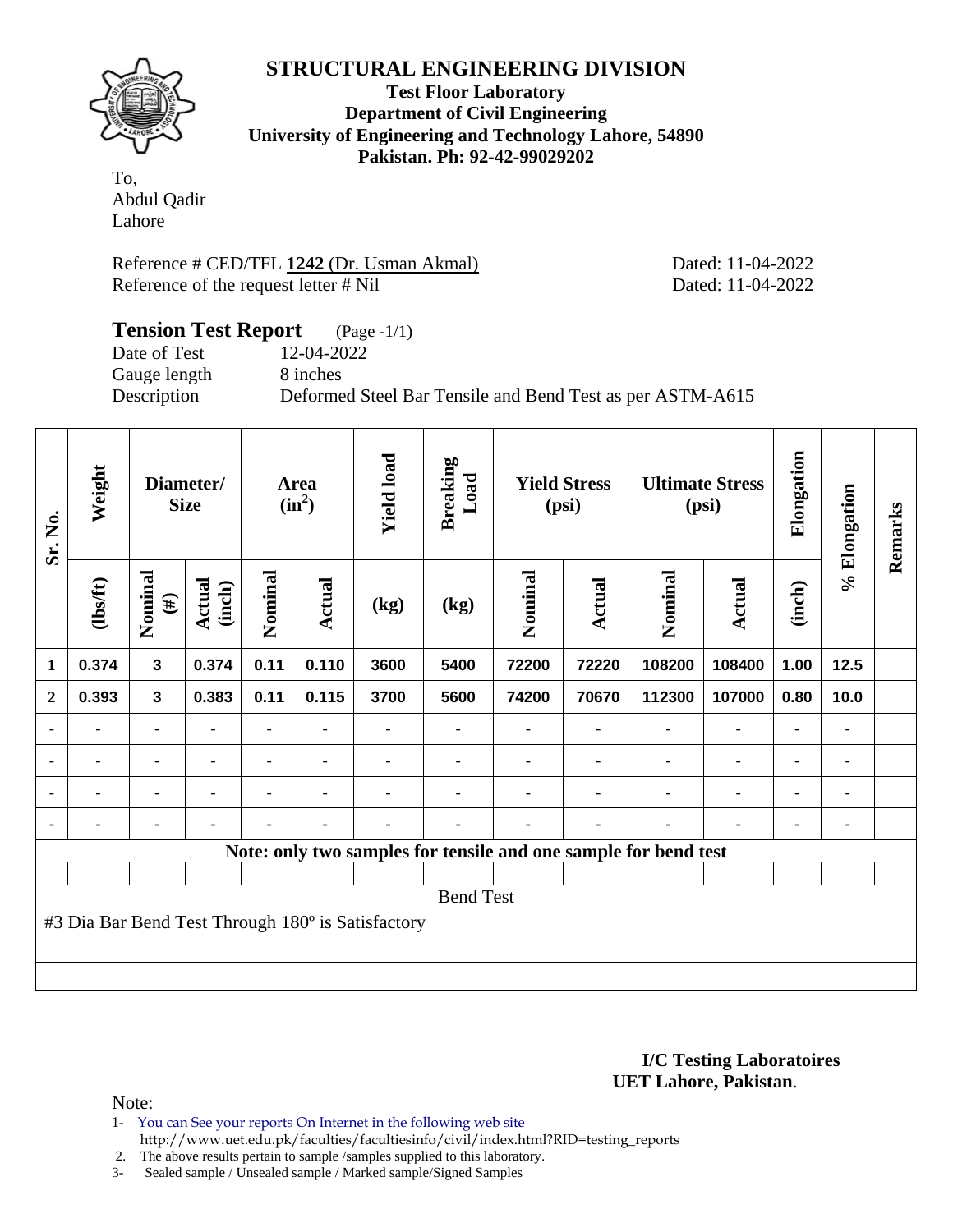

#### **Test Floor Laboratory Department of Civil Engineering University of Engineering and Technology Lahore, 54890 Pakistan. Ph: 92-42-99029202**

To, Project Manager Dupak Properaties (Pvt) Ltd Defence view Apartments at Shanghai Road Lahore

Reference # CED/TFL **1243** (Dr. Usman Akmal) Dated: 11-04-2022 Reference of the request letter # Dupak/DVA/059 Dated: 10-04-2022

## **Tension Test Report** (Page -1/1)

Date of Test 12-04-2022 Gauge length 8 inches

Description Deformed Steel Bar Tensile and Bend Test as per ASTM-A615

| Sr. No.        | Weight                                        |                         | Diameter/<br><b>Size</b> |                | Area<br>$(in^2)$ | <b>Yield load</b> | <b>Breaking</b><br>Load |         | <b>Yield Stress</b><br>(psi) |                                                                 | <b>Ultimate Stress</b><br>(psi) | Elongation     | % Elongation   | Remarks |
|----------------|-----------------------------------------------|-------------------------|--------------------------|----------------|------------------|-------------------|-------------------------|---------|------------------------------|-----------------------------------------------------------------|---------------------------------|----------------|----------------|---------|
|                | (1bsft)                                       | Nominal<br>$(\#)$       | Actual<br>(inch)         | Nominal        | <b>Actual</b>    | (kg)              | (kg)                    | Nominal | Actual                       | Nominal                                                         | <b>Actual</b>                   | (inch)         |                |         |
| 1              | 0.374                                         | $\overline{\mathbf{3}}$ | 0.374                    | 0.11           | 0.110            | 3300              | 4800                    | 66200   | 66110                        | 96200                                                           | 96200                           | 1.50           | 18.8           |         |
| $\mathbf{2}$   | 0.389                                         | $\mathbf{3}$            | 0.381                    | 0.11           | 0.114            | 3500              | 4900                    | 70200   | 67550                        | 98200                                                           | 94600                           | 1.40           | 17.5           |         |
|                | $\blacksquare$                                |                         |                          | $\blacksquare$ |                  |                   |                         |         |                              | $\blacksquare$                                                  | $\blacksquare$                  | $\blacksquare$ |                |         |
| $\blacksquare$ | ۰                                             |                         | $\blacksquare$           |                |                  |                   |                         |         |                              | ٠                                                               | ۰                               | ۰              | $\blacksquare$ |         |
| $\blacksquare$ | $\blacksquare$                                |                         | $\blacksquare$           | $\blacksquare$ |                  |                   |                         |         | $\blacksquare$               | $\overline{\phantom{a}}$                                        | $\blacksquare$                  | $\blacksquare$ |                |         |
|                | $\blacksquare$                                | ۰                       | ٠                        | $\blacksquare$ | ٠                | $\blacksquare$    |                         |         | $\blacksquare$               | ٠                                                               | ۰                               | ۰              |                |         |
|                |                                               |                         |                          |                |                  |                   |                         |         |                              | Note: only two samples for tensile and one sample for bend test |                                 |                |                |         |
|                |                                               |                         |                          |                |                  |                   |                         |         |                              |                                                                 |                                 |                |                |         |
|                |                                               |                         |                          |                |                  |                   | <b>Bend Test</b>        |         |                              |                                                                 |                                 |                |                |         |
|                | #3 Bar Bend Test Through 180° is Satisfactory |                         |                          |                |                  |                   |                         |         |                              |                                                                 |                                 |                |                |         |
|                |                                               |                         |                          |                |                  |                   |                         |         |                              |                                                                 |                                 |                |                |         |
|                |                                               |                         |                          |                |                  |                   |                         |         |                              |                                                                 |                                 |                |                |         |

#### **I/C Testing Laboratoires UET Lahore, Pakistan**.

Note:

1- You can See your reports On Internet in the following web site http://www.uet.edu.pk/faculties/facultiesinfo/civil/index.html?RID=testing\_reports

2. The above results pertain to sample /samples supplied to this laboratory.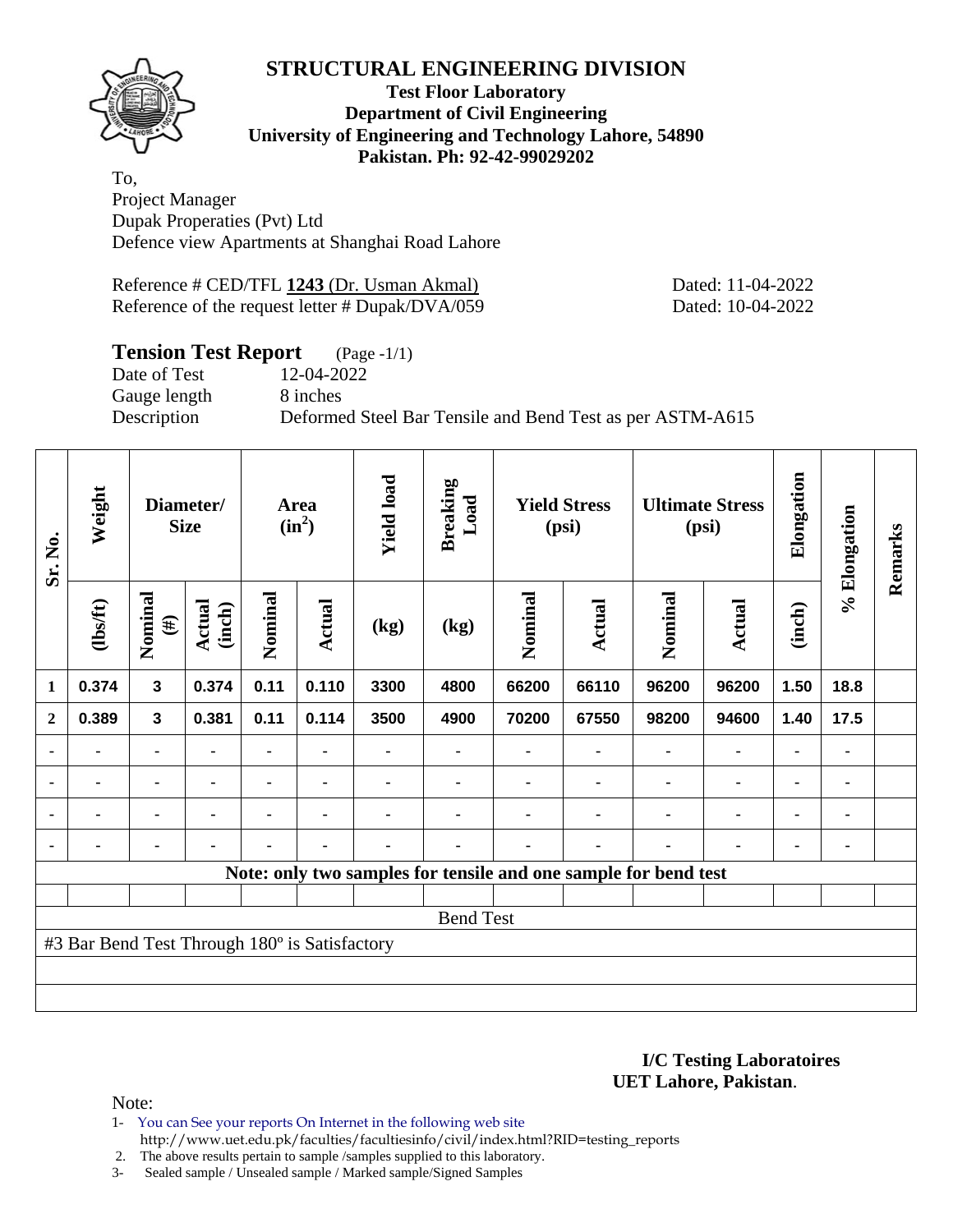

#### **Test Floor Laboratory Department of Civil Engineering University of Engineering and Technology Lahore, 54890 Pakistan. Ph: 92-42-99029202**

To, Executive Engineer (B&W) UVAS, Lahore (Provision of Urgently Needed Female Hostel Facilities at University of Veterinary & Animal Sciences at Ravi Campus, Pattoki)

Reference # CED/TFL **1245** (Dr. Usman Akmal) Dated: 11-04-2022 Reference of the request letter # E.E 732 Dated: 10-03-2022

| <b>Tension Test Report</b> | $(Page - 1/1)$                                            |
|----------------------------|-----------------------------------------------------------|
| Date of Test               | 12-04-2022                                                |
| Gauge length               | 8 inches                                                  |
| Description                | Deformed Steel Bar Tensile and Bend Test as per ASTM-A615 |
|                            |                                                           |

| Sr. No.      | Weight         |                | Diameter/<br><b>Size</b><br>(inch) | Area<br>$(in^2)$ |                | <b>Yield load</b>                                   | <b>Breaking</b><br>Load | <b>Yield Stress</b><br>(psi) |                | <b>Ultimate Stress</b><br>(psi)                                 |                              | Elongation     | % Elongation | Remarks       |
|--------------|----------------|----------------|------------------------------------|------------------|----------------|-----------------------------------------------------|-------------------------|------------------------------|----------------|-----------------------------------------------------------------|------------------------------|----------------|--------------|---------------|
|              | (1bsft)        | Nominal        | Actual                             | Nominal          | Actual         | (kg)                                                | (kg)                    | Nominal                      | Actual         | Nominal                                                         | <b>Actual</b>                | (inch)         |              |               |
| 1            | 0.371          | 3/8            | 0.373                              | 0.11             | 0.109          | 3400                                                | 5000                    | 68200                        | 68700          | 100200                                                          | 101100                       | 1.10           | 13.8         | Moiz<br>Steel |
| $\mathbf{2}$ | 0.372          | 3/8            | 0.373                              | 0.11             | 0.109          | 3400                                                | 4900                    | 68200                        | 68480          | 98200                                                           | 98700                        | 1.00           | 12.5         |               |
|              |                | ۰              | ٠<br>$\blacksquare$                |                  |                |                                                     |                         |                              | ۰              | $\blacksquare$                                                  | $\blacksquare$               | $\blacksquare$ | ۰            |               |
|              | $\blacksquare$ | $\blacksquare$ |                                    |                  | $\blacksquare$ |                                                     |                         |                              | $\blacksquare$ | $\blacksquare$                                                  | $\qquad \qquad \blacksquare$ | $\blacksquare$ | ٠            |               |
|              |                |                |                                    |                  |                |                                                     |                         |                              |                |                                                                 | ۰                            | $\blacksquare$ | ٠            |               |
|              |                |                |                                    |                  |                |                                                     |                         |                              |                |                                                                 |                              | -              |              |               |
|              |                |                |                                    |                  |                |                                                     |                         |                              |                | Note: only two samples for tensile and one sample for bend test |                              |                |              |               |
|              |                |                |                                    |                  |                |                                                     |                         |                              |                |                                                                 |                              |                |              |               |
|              |                |                |                                    |                  |                |                                                     | <b>Bend Test</b>        |                              |                |                                                                 |                              |                |              |               |
|              |                |                |                                    |                  |                | 3/8" Dia Bar Bend Test Through 180° is Satisfactory |                         |                              |                |                                                                 |                              |                |              |               |
|              |                |                |                                    |                  |                |                                                     |                         |                              |                |                                                                 |                              |                |              |               |
|              |                |                |                                    |                  |                |                                                     |                         |                              |                |                                                                 |                              |                |              |               |

**I/C Testing Laboratoires UET Lahore, Pakistan**.

- 1- You can See your reports On Internet in the following web site http://www.uet.edu.pk/faculties/facultiesinfo/civil/index.html?RID=testing\_reports
- 2. The above results pertain to sample /samples supplied to this laboratory.
- 3- Sealed sample / Unsealed sample / Marked sample/Signed Samples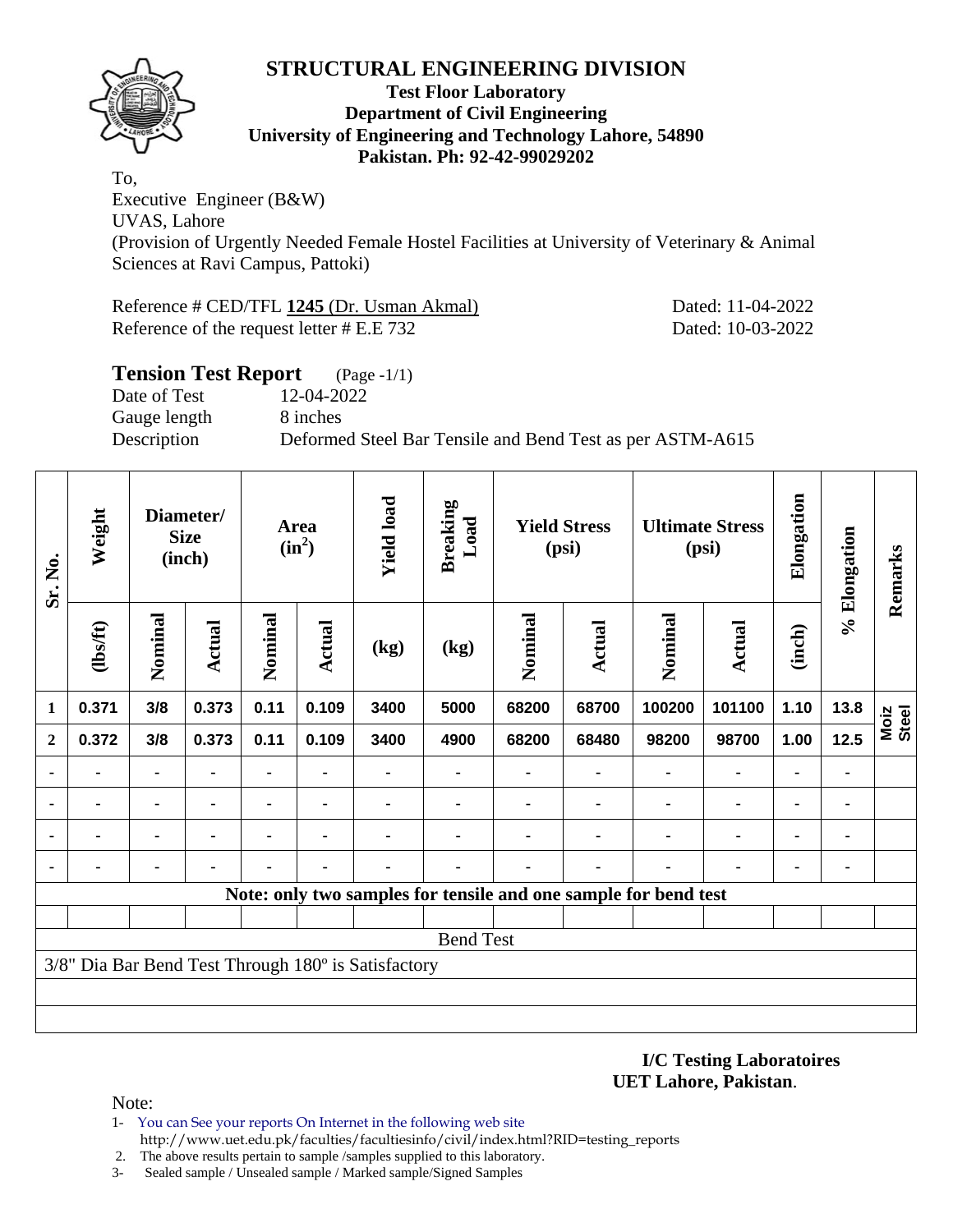

#### **Test Floor Laboratory Department of Civil Engineering University of Engineering and Technology Lahore, 54890 Pakistan. Ph: 92-42-99029202**

To, M/S W&K Engineering Works (Pvt) Limited Lahore

Reference # CED/TFL 1246 (Dr. USman Akmal) Dated: 11-04-2022 Reference of the request letter # Nil Dated: 11-04-2022

# **Tension Test Report** (Page – 1/1)

Date of Test 12-04-2022 Description Steel Wire Rope Tensile Test

| Sr. No.      | <b>Nominal</b><br><b>Diameter</b> | <b>Measured weight</b>          | <b>Breaking Load</b> | Remarks / Coil No. |
|--------------|-----------------------------------|---------------------------------|----------------------|--------------------|
|              | (mm)                              | (kg/m)                          | (kg)                 |                    |
| $\mathbf{1}$ | 12                                | 0.471                           | 6200                 |                    |
|              |                                   |                                 |                      |                    |
|              |                                   |                                 |                      |                    |
|              |                                   |                                 |                      |                    |
|              |                                   |                                 |                      |                    |
|              |                                   | <b>Only one sample for Test</b> |                      |                    |
|              |                                   |                                 |                      |                    |

**I/C Testing Laboratoires UET Lahore, Pakistan**.

- 1- You can See your reports On Internet in the following web site http://www.uet.edu.pk/faculties/facultiesinfo/civil/index.html?RID=testing\_reports
- 2. The above results pertain to sample /samples supplied to this laboratory.
- 3- Sealed sample / Unsealed sample / Marked sample/Signed Samples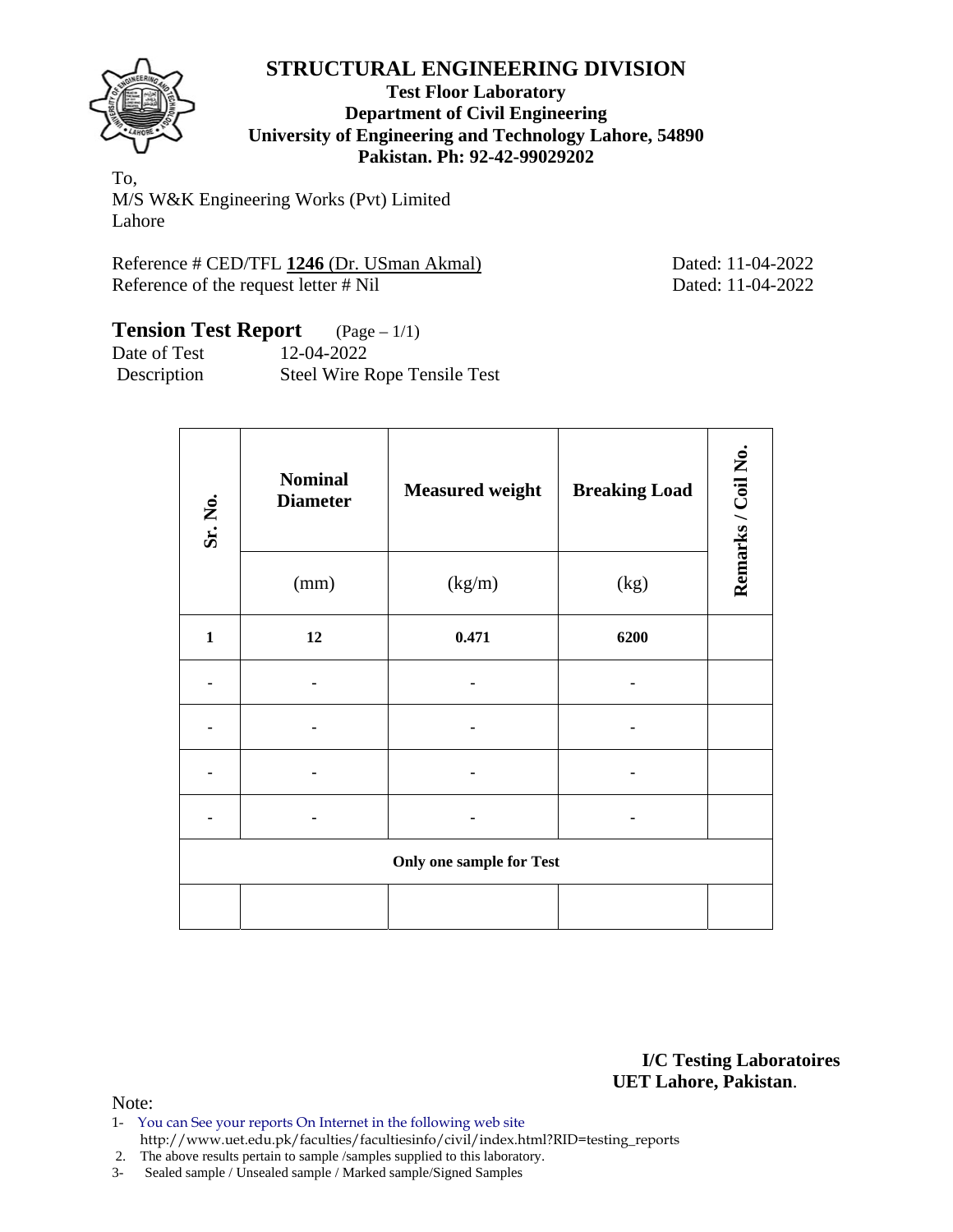

### **Test Floor Laboratory Department of Civil Engineering University of Engineering and Technology Lahore, 54890 Pakistan. Ph: 92-42-99029202**

To, M/S Defence Housing Authority. Lahore Cantt (External Electrification System (U/G) IVY Green Sector-Z, DHA Phase-VIII) – (M/s NLC)

| Reference # CED/TFL 1249 (Dr. Asad Ali)                        | Dated: 12-04-2022 |
|----------------------------------------------------------------|-------------------|
| Reference of the request letter $\# 408/241/32/Lab/95/196-197$ | Dated: 11-04-2022 |

## **Tension Test Report** (Page -1/1)

Gauge length 8 inches

Date of Test 12-04-2022 Description Deformed Steel Bar Tensile and Bend Test as per ASTM-A615

| Sr. No.      | Weight                                        |                   | Diameter/<br>size       |                | Area<br>$(in^2)$ | <b>Yield load</b> | <b>Breaking</b><br>Load |                | <b>Yield Stress</b><br>(psi)                                    |         | <b>Ultimate Stress</b><br>(psi) | Elongation     | % Elongation   | Remarks                |
|--------------|-----------------------------------------------|-------------------|-------------------------|----------------|------------------|-------------------|-------------------------|----------------|-----------------------------------------------------------------|---------|---------------------------------|----------------|----------------|------------------------|
|              | (1bsft)                                       | Nominal<br>$(\#)$ | <b>Actual</b><br>(inch) | Nominal        | <b>Actual</b>    | (kg)              | (kg)                    | Nominal        | <b>Actual</b>                                                   | Nominal | <b>Actual</b>                   | (inch)         |                |                        |
| 1            | 0.377                                         | $\mathbf{3}$      | 0.375                   | 0.11           | 0.111            | 3770              | 4860                    | 75600          | 75060                                                           | 97400   | 96800                           | 1.00           | 12.5           |                        |
| $\mathbf{2}$ | 0.376                                         | $\mathbf{3}$      | 0.375                   | 0.11           | 0.111            | 3790              | 4960                    | 76000          | 75530                                                           | 99400   | 98900                           | 1.00           | 12.5           | Kamran<br><b>Steel</b> |
|              |                                               | ٠                 |                         |                |                  |                   | ۰                       |                |                                                                 |         | $\blacksquare$                  | $\blacksquare$ |                |                        |
|              | ٠                                             | ۰                 |                         | ۰              | $\blacksquare$   |                   | ۰                       |                |                                                                 |         | ٠                               | $\blacksquare$ | ٠              |                        |
|              |                                               | ۰                 |                         | $\blacksquare$ | $\blacksquare$   |                   |                         |                |                                                                 |         | $\blacksquare$                  | $\blacksquare$ | $\blacksquare$ |                        |
|              | ٠                                             | $\blacksquare$    |                         | ۰              | $\blacksquare$   | ٠                 | ۰                       | $\blacksquare$ | ٠                                                               | ۰       | $\blacksquare$                  | $\blacksquare$ | $\blacksquare$ |                        |
|              |                                               |                   |                         |                |                  |                   |                         |                | Note: only two samples for tensile and one sample for bend test |         |                                 |                |                |                        |
|              |                                               |                   |                         |                |                  |                   |                         |                |                                                                 |         |                                 |                |                |                        |
|              |                                               |                   |                         |                |                  |                   | <b>Bend Test</b>        |                |                                                                 |         |                                 |                |                |                        |
|              | #3 Bar Bend Test Through 180° is Satisfactory |                   |                         |                |                  |                   |                         |                |                                                                 |         |                                 |                |                |                        |
|              |                                               |                   |                         |                |                  |                   |                         |                |                                                                 |         |                                 |                |                |                        |
|              |                                               |                   |                         |                |                  |                   |                         |                |                                                                 |         |                                 |                |                |                        |

**I/C Testing Laboratoires UET Lahore, Pakistan**.

Note:

1- You can See your reports On Internet in the following web site http://www.uet.edu.pk/faculties/facultiesinfo/civil/index.html?RID=testing\_reports

2. The above results pertain to sample /samples supplied to this laboratory.